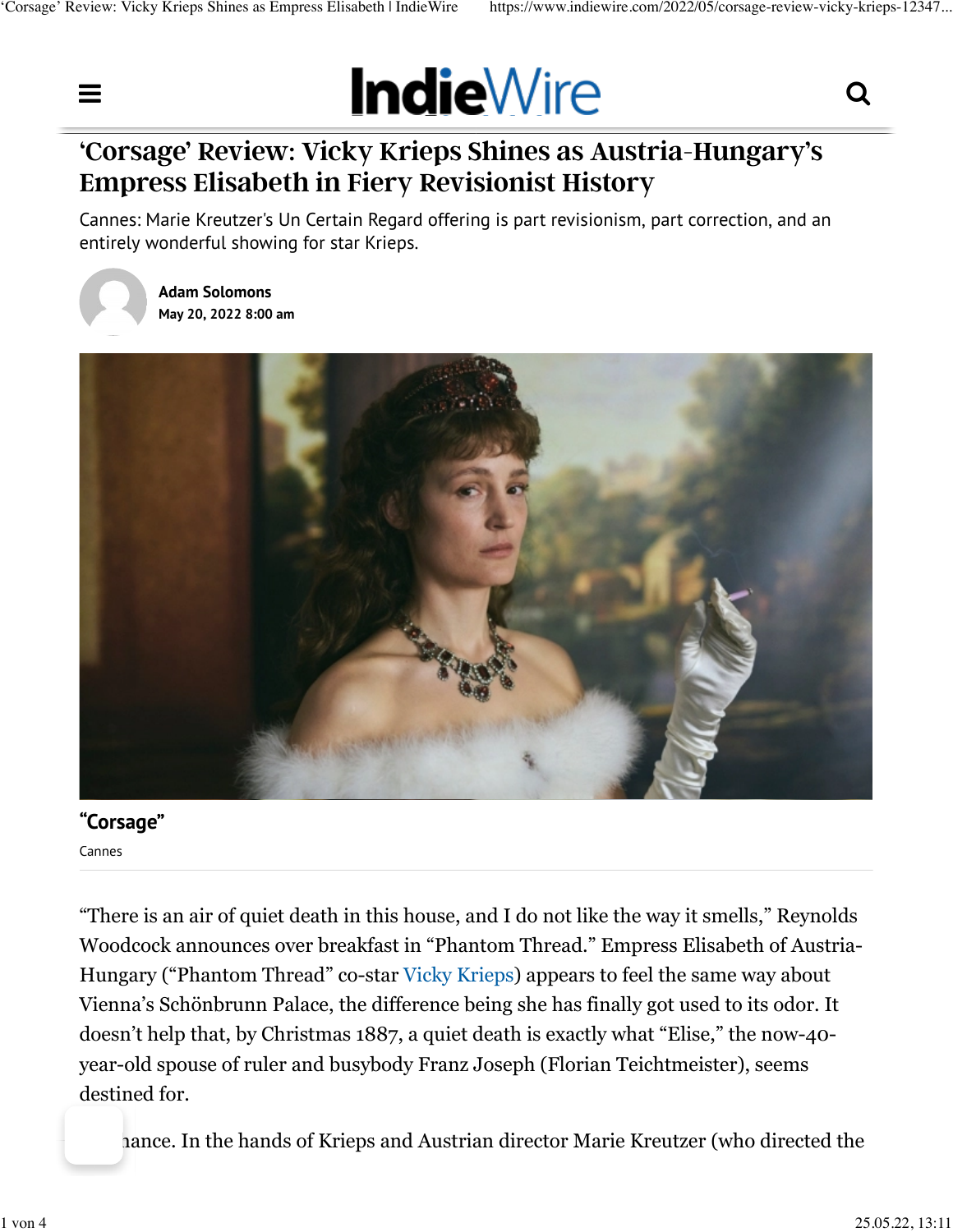



insatiable desire to determine her own future. Having helped establish the doomed Joint Monarchy and reigned in Vienna for longer than any ruler's wife, Elise certainly occupies a special place in the hearts and minds of Austrians.

### **RELATED**

**[Cannes 2022 Deals: Neon Nabs 'Triangle of Sadness' in Latest Festival Acquisition](https://www.indiewire.com/2022/05/cannes-2022-film-festival-acquisitions-1234723291/)**

**['Forever Young' Review: Valeria Bruni Tedeschi's Intimate Acting School Drama Is Her Best](https://www.indiewire.com/2022/05/forever-young-review-valeria-bruni-tedeschi-1234727954/) [Film Yet](https://www.indiewire.com/2022/05/forever-young-review-valeria-bruni-tedeschi-1234727954/)**

She had been portrayed in no fewer than four movies before the late-1940s, including a 1921 Austrian short and "The King Steps Out" (1936), a Columbia Pictures comedy directed by Josef von Sternberg. Operas, ballets, and plays began to zero in on her refreshing and futuristic candidness while she was still alive. To call her an Austrian Princess Diana might be an exaggeration, but it's not a mile off. The "Portrayal of Elisabeth in the arts" section of her Wikipedia entry is, in case that's any indication, substantial.

What writer-director Kreutzer sets out to do with her "Corsage" is part revisionism, part correcting the record. Krieps' Elise is introduced in the bath before she is seen attending to her children. She visits the city's asylum before any dour state dinners. These are all attempts to portray a different kind of Elisabeth after more than a century of suffocated (and suffocatingly) helpless women. Almost all Kreutzer's endeavours to this end are successful. During one trip to the psychiatric "hospital," Elise reunites with a "paralytic imbecile" suffering secondary effects of syphilis. Unsurprisingly, he has no idea who she is. "Last time you told me I was beautiful," Elise says, part wistfully, part aggrieved that he didn't say it again.

Meanwhile, The Empress's lovely (yet seemingly fictional) friendship with Father of Cinematography Louis Le Prince, the first person to shoot moving images on celluloid, provides a pair of wonderful opportunities for Krieps to explore Elise the Entertainer. The Luxembourgian actress, who has largely chosen odder roles in smaller movies than her star-making turn in "Phantom Thread" might have allowed her, grabs the opportunity

both hands. Her Elise is a born performer who ends the show as soon as she sees eyes e audience.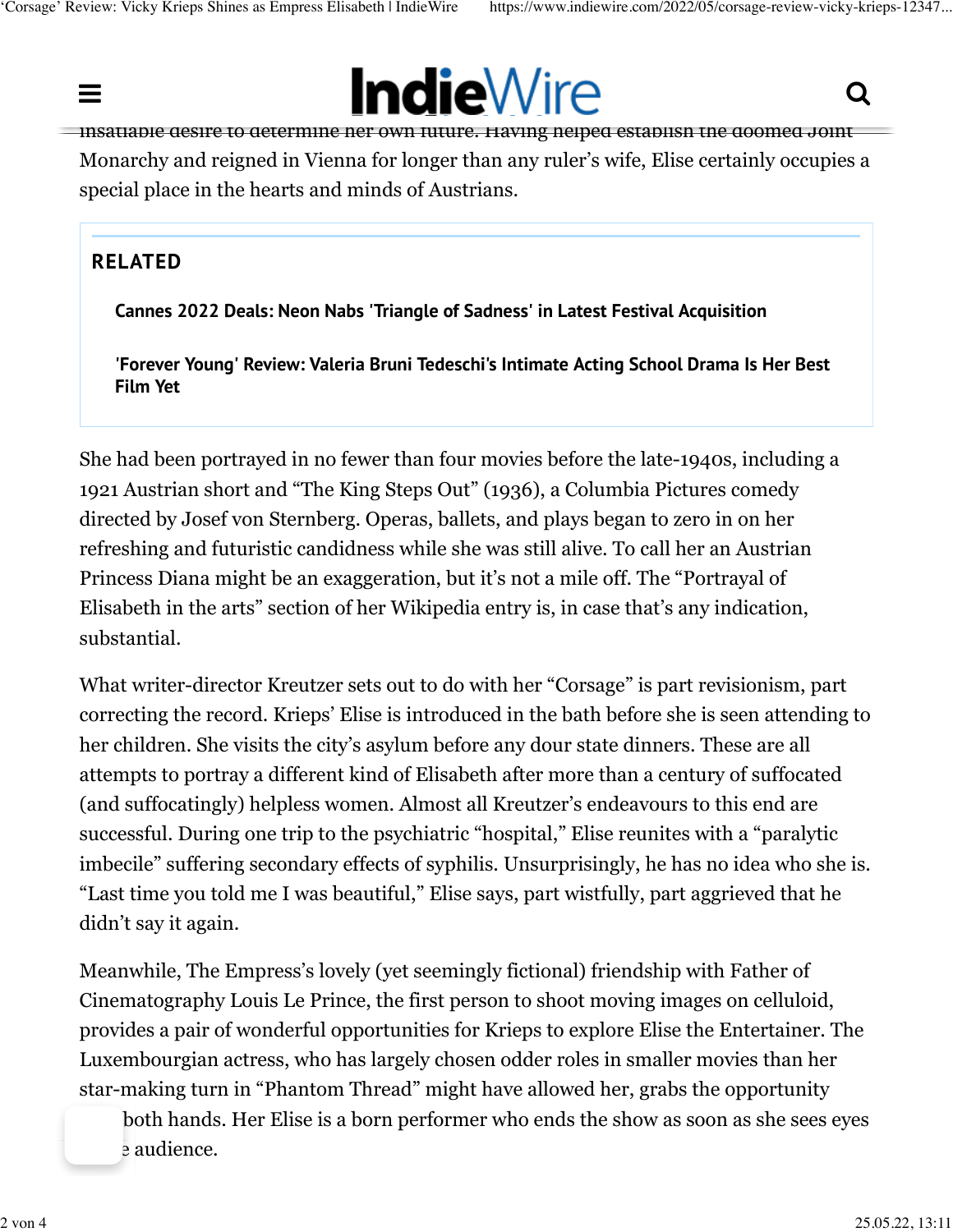# $\mathbf{S}$  so[metimes that happens literally, in some of her husband's most important and laborio](https://www.indiewire.com/)us most important and laborious most important and laborious most important and laborious most important and laborious most imp  $\blacksquare$  malevvire. In  $\blacksquare$

scenes with Louis Le Prince, however, which contain the most electric and beautifully felt moments in "Corsage." Crucially, they also let Kreutzer (and us) nerd out about film history. To filmmakers: more, please.

But there are a couple of frustrating, didactic exceptions to Kreutzer's affecting subtlety. One is the film's title. In case you're not familiar with Habsburg-era hallmarks, a corsage is both a spray of flowers held on the wrist and the sometimes-oppressive upper section of a dress. The second scene in the film is Elise being fitted with an obscenely tight corset for a state occasion. Even still, her role as just a stylish accompaniment, a flower, to Franz Joseph is already clear without the extra image.

Still, her estranged emperor husband and the angsty Crown Prince Rudolf (Aaron Friesz) are portrayed well, even as Kreutzer is abundantly confident this isn't their movie. (Of course, she's right.) Joseph, a po-faced politician who'd probably take his duties a little less seriously if he knew was the last peacetime ruler of Austria-Hungary, is joyously impish and still damningly handsome. Crown Prince Rudolf, whose sensational murdersuicide rocked Europe and sold millions of newspapers in 1889, barely gets a mention. Presumably this is to counterbalance the immense weight put on the Mayerling Incident by all the other Elisabeth portrayals in history.

Then there's Bay Middleton (Colin Morgan), a dashing thirty-something horseman with the tone and temperament of Benedict Cumberbatch, and even better looks. Middleton was alleged to have had more than platonic feelings for Elise; "Corsage" turns those rumors into fiery fact. Yet the lives of these men are all side quests for Elise, as are mutterings of a troubled Sarajevo and the empire's endless internal strains, which provide a masterclass in foreshadowing and a handy illustration for the futility of those men's busy lives. You can see why Prince Rudolf had enough.

And, without giving too much away, it's a mournful note on which we leave Elise, too. Her true fate is tweaked, "Once Upon a Time in Hollywood"-style, enabling the empress to grab a hold on her narrative as she was never able to. At the conclusion of "Corsage," Kreutzer reveals that to be the primary intention of the film all along. It's an undeniably noble one, even if the execution of Elise's legacy reclamation leaves a somewhat bitter taste.

Spanning the birth of Mozart in 1756 to the collapse of the Austro-Hungarian Empire at

 $\eta$  of the First World War, the golden age of Vienna was  $-$  to paraphrase Darlene  $\gamma$  son Cox — an important and exciting time. Yet the Empress Elisabeth of "Corsage"